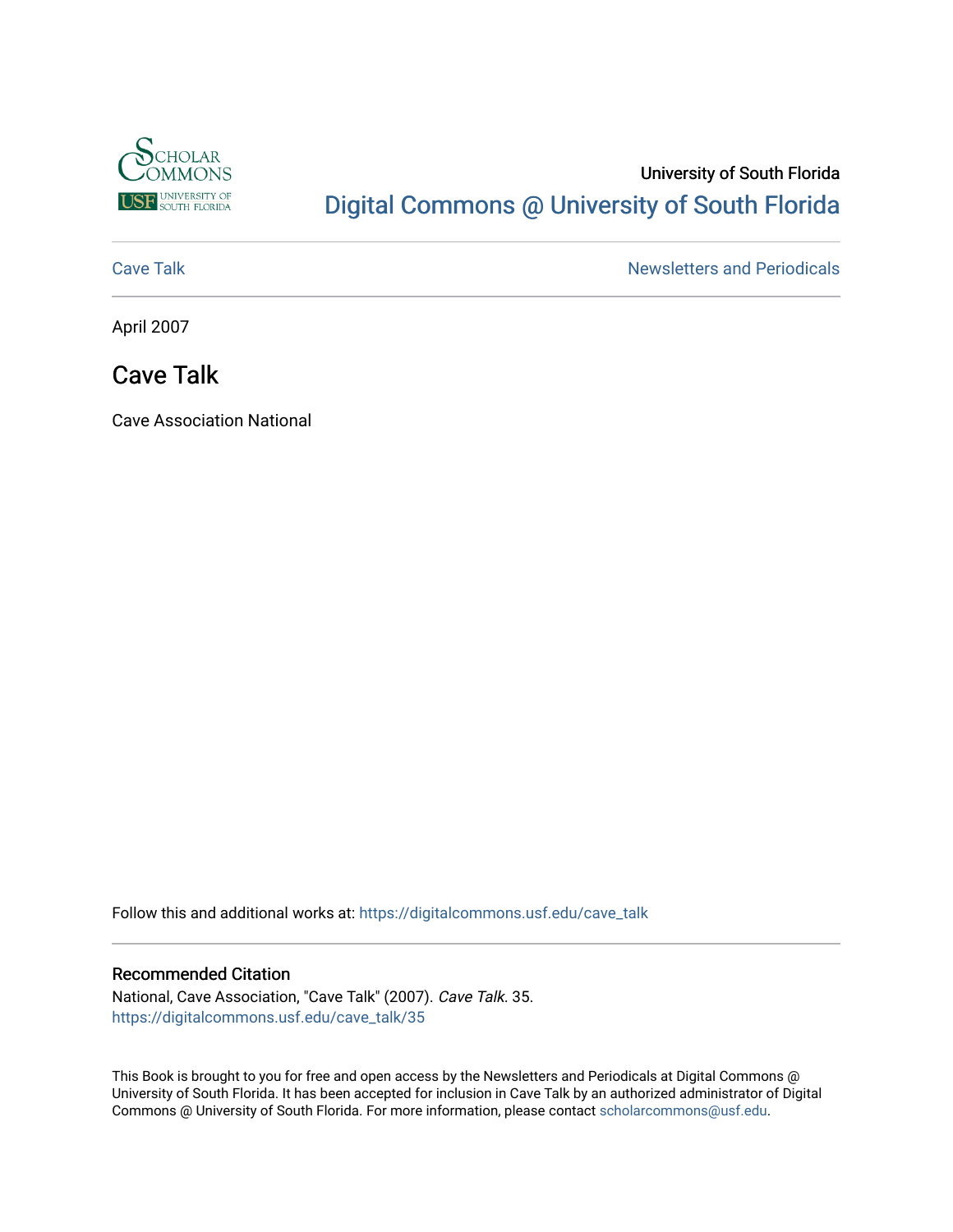# OFFICERS:

**President**: **Brad Wuest** Natural Bridge Caverns, TX 210-651-6101 bwuest@naturalbridgecaverns.com

----------------------------------------------------------------------------------------- **Vice President**: **Steve Thompson** Fantastic Caverns, MO 417-833-2010 sthompson@fantasticcaverns.com -----------------------------------------------------------------------------------------

**Secretary Treasurer**: **Eric Evans** Ohio Caverns, OH 937-465-4017 crcave@ctcn.net -----------------------------------------------------------------------------------------

**Coordinating Director**: **Susan Berdeaux** Diamond Caverns, KY 866-552-2837 susan@cavern.com

----------------------------------------------------------------------------------------- **Past President**: **John Sagendorf** Howe Caverns, NY 518-296-8900 johns@howecaverns.com -----------------------------------------------------------------------------------------

#### REGIONAL DIRECTORS **Region One**:

(CT, DE, ME, MA, NH, NJ, NY, PA, RI, VT) **Greg Beckler** Natural Stone Bridge & Caves 518-494-2283 gbeckler@frontiernet.net

----------------------------------------------------------------------------------------- **Region Two**: (MD, VA, WV, KY) **Gary Berdeaux** - Diamond Caverns, KY 270-749-2233 gary@diamondcaverns.com

----------------------------------------------------------------------------------------- **Region Three**: (IL,IN, MI, OH) **Claudia Yundt** - Squire Boone Caverns, IN 812-732-4382 claudia@squireboone.com

----------------------------------------------------------------------------------------- **Region Four**: (IA, KS, MO, NE) **David Thompson** - Bridal Cave, MO 573-346-2676 info@bridalcave.com

----------------------------------------------------------------------------------------- **Region Five**: (MN, MT, ND, SD, WI) **Joe Klimczak** - Cave of the Mounds, WI 608-437-3038 joe@caveofthemounds.com

----------------------------------------------------------------------------------------- **Region Six** : (CA, ID, NV, OR, WA) **Steve Fairchild** – Moaning Cavern, CA 209-736-0330 steve@caverntours.com

----------------------------------------------------------------------------------------- **Region Seven**: (AZ, CO, NM, UT, WY) **Steve Runkle** - Cave of the Winds, CO 719-685-5444 rsr@caveofthewinds.com

----------------------------------------------------------------------------------------- **Region Eight**: (AR, LA, OK, TX) **Michelle Devaney** - Longhorn Caverns, TX 830-598-CAVE michelle@vtrc.com

----------------------------------------------------------------------------------------- **Region Nine**: (AL, FL, GA, MS, NC, SC, TN,) **Allen Mathis** - DeSoto Caverns, AL 256-378-7252 al@desotocavernspark.com

----------------------------------------------------------------------------------------- **Region Ten**: (AK, HI, Bermuda, International) **Jeanne Gurnee** – Goodlettsville, TN 615-264-0019 jgurneeNSS@aol.com

-----------------------------------------------------------------------------------------



 **National Caves Association - Susan Berdeaux, Coordinating Director** P.O. Box 280, Park City, KY 42160 susan@cavern.com 270-749-2228



## **Message from the President**

Happy Spring to everyone! I know it comes sooner to those of us down south and many of you are still experiencing winter conditions. I hope those of you who are open now are having good visitation. I am sitting down to write my message to you just after taking a tour through Natural Bridge Caverns. And it was an exciting tour because as I write this we are blessed with great Spring Break visitation and challenged at the same time due to rains causing our aquifer to rise over our walkway in the lower portion of the Caverns. Today we are utilizing, for the  $1<sup>st</sup>$  time, our (not quite completed) developed upper level passage which bypasses the submerged walkway. Having this passage operational will have a huge impact on our bottom line this week. All that development time and money is finally paying off! All of you will get to see this new passage during the San Antonio Convention this October. Y'all still have plenty of time to get those boots polished!

This years Mid-Winter Insurance Committee and Board Meetings were held out in Tucson during the Rock & Mineral Show. What an incredible show and merchandise buying opportunity. There is so much going on with the NCA that we barely fit all of our agenda items into 2  $\frac{1}{2}$  days of meeting! The board spent significant time providing Steve Rawlings, Bylaws Committee Chair, with input for the Amended Bylaws. Steve is working on a draft for the Board to review. Once approved by the Board, copies will be sent to Members for review and comments. Members will vote on the Amended Bylaws at the Annual meeting this October. Another big task was reviewing a proposed new dues structure. Our Treasurer and his Finance Committee have worked hard to come up with a structure that will meet the NCA's growing needs and be fair to members. We reviewed progress on the website and speaking of, check out what's new

from your last visit, update your Caves photo and info so it looks and sounds awesome to those visiting our site. If they like what they see you may be selling them a ticket soon! Go on the member's only side and update your personal contact info in the directory for other members (not the public) to use. We talked about Cave Radiation Plans and critiqued the easy to use template, membership recruiting, Convention '07, insurance, marketing opportunities for members, communications and that's just a part of it! Hats off to our Directors and Committees for their volunteered time, dedication and commitment to the NCA. Members, they are working hard for you so thank them when you get a chance. They will appreciate it!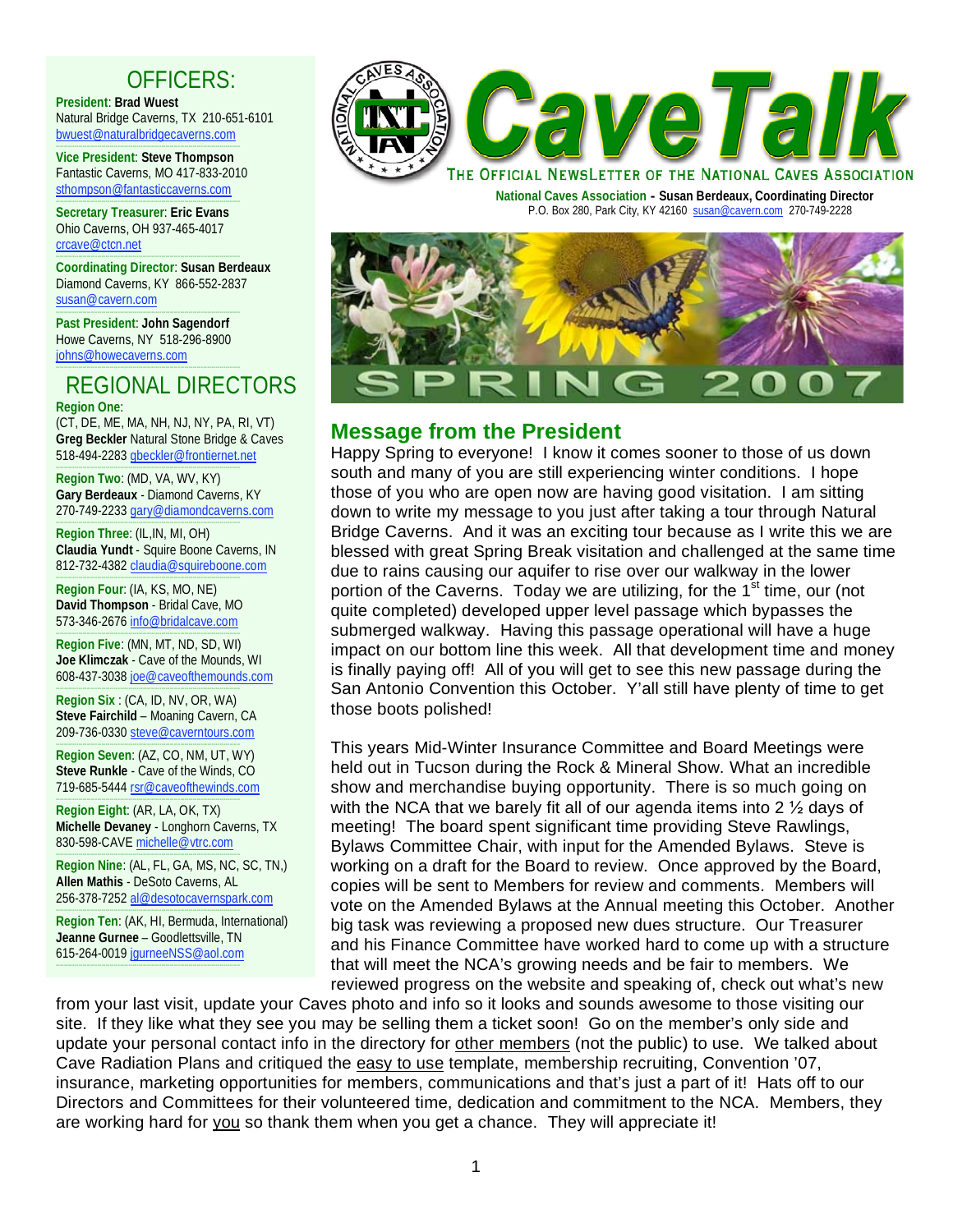As I begin to wrap my message up, let me delve into the definition of what your NCA is all about. When discussing Bylaws amendments, the Board came to the associations "Purpose" and after consideration, felt that is still "what we are all about". Upon reflection of what the NCA now does, I feel we are right on the mark for accomplishing that purpose. Let me know if you agree and what we can do better. Below in Cave Talk you will see our Purpose listed.

This issue of Cave Talk is packed full of information and should get you up to speed with issues effecting us and what is going on in your NCA and the industry. You will read about the passing of friends whose families our hearts go out to. There are some things "we (the NCA) are all about" that you just can't put into words. If you have any questions, ideas or input please let us know. If there is anything the NCA can do or I can do to help you, we are just a phone call or e-mail away. My best wishes to all of you for a prosperous Spring Season!

God bless and Happy Easter,

ng l Nuest

Brad Wuest NCA President

#### **NCA INSURANCE RENEWAL TIME**

It is time to prepare for the 2007-2008 NCA Insurance renewal. In the following you will find a schedule listing important dates that are critical to completing the renewals for everyone that is part of the NCA Insurance Program.

| Week of April 9 <sup>th</sup> -13 <sup>th</sup> | Renewal packet sent to individual members. |
|-------------------------------------------------|--------------------------------------------|
|-------------------------------------------------|--------------------------------------------|

April  $16<sup>th</sup>$  - May 11<sup>th</sup> Insurance Committee will be contacting caves multiple times to offer assistance & confirm status.

#### **IF ANYONE NEEDS ASSISTANCE, PLEASE CONTACT YOUR ASSIGNED COMMITTEE MEMBER NO LATER THAN APRIL 30TH – May 4TH SO THAT WE HAVE ENOUGH TIME TO COMPLETE YOUR RENEWAL APPLICATION.**

#### *Anyone needing help can also contact:*

**Steve Runkle** Office: 719-634-2888, Cell: 751-651-4633, rsr@caveofthewinds.com *Brad Wuest* Office: 210-651-6101, Cell: 210-833-2525, bwuest@naturalbridgecaverns.com

Week of May  $7<sup>th</sup>$  – May 11<sup>th</sup> Reminder notice will be sent to any renewal applications still outstanding.

May  $18<sup>th</sup>$  All member Renewal Applications must be postmarked and sent to AJ Gallagher by this date.

## **MAY 21<sup>TH</sup> MEMBER RENEWAL APPLICATIONS DUE!!!!!**

Any late members will be given a **3-day grace period.** On May 25<sup>th</sup> any applications not received by AJG will be sent a notice of non renewing brokerage services and a non-renewal of insurance from Markel will follow. *THIS WILL BE NON-NEGOTIABLE!!!!!!* 

*Steve Runkle*  Vice Chair-Insurance Committee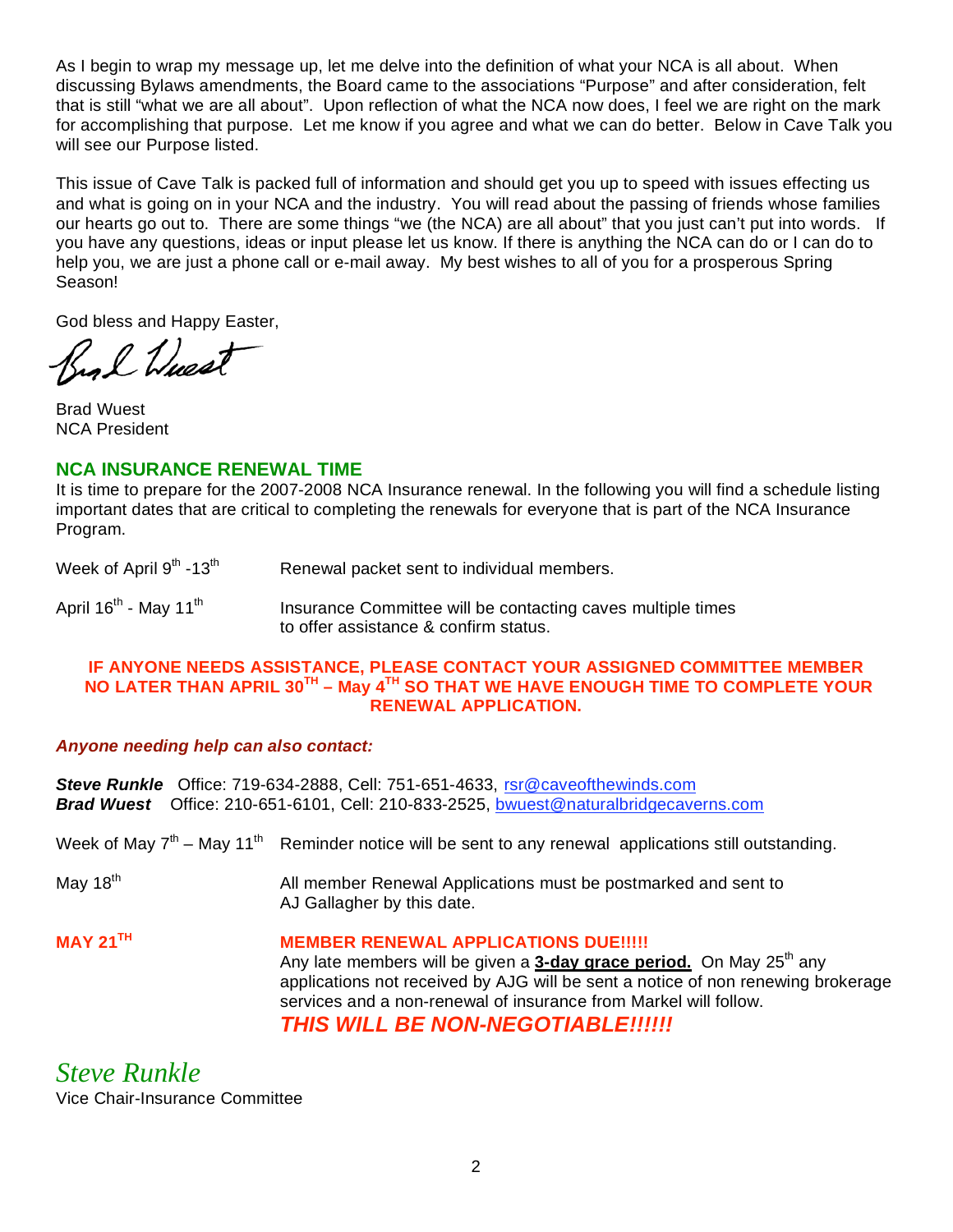## **NCA Convention 2007 Sheraton Gunter Hotel, San Antonio, Texas, October 21-25, 2007**

Convention planning always involves some surprises, and this year is no exception. Due to a glitch with our host hotel regarding access to the vendor show facility, we will not be able to offer gift shop merchandise vendors enough dedicated show time to make participation in a show worth their while. Therefore, there will not be a Merchandise Vendor Show in 2007. The good news is that we will be having a Show Cave Industry Trade Show instead. The format will be new for the NCA and offer some exciting opportunities for attendees to familiarize themselves with providers of various products and services of interest to cave owners and managers. Examples of the types of exhibitors that will be there are brochure distribution services, brochure printing, multi-media advertising, outdoor advertising, point-of-sale systems, high-traction trail surfacing, innovative cave development materials, cave lighting design specialists and climbing wall & zip line contractors. If you know of a provider of goods or services that you would like to see as an exhibitor or one that would be interested in reaching the national and international show caves market, please send me their contact information or have them contact me via email at jwuest@naturalbridgecaverns.com. We would like to make this Trade Show a valuable benefit of attending the annual NCA Convention.

Those of you who want to pick up good ideas for improving your gift shop bottom line, do not despair. The Retail Products Committee will be creating a display of top selling merchandise and how you can order it in your area. This display will be available for you to browse at your leisure throughout the entire conference. The hard-working members of the Retail Products Committee are also planning a repeating break-out session on one of the gift shop related topics that has frequently come up in past Cracker Barrels. As this session and others come together, you will be updated on the specific topics via a Convention Newsletter and Agenda Update on the NCA Website.

Coming soon to the NCA Website will be a complete NCA Convention 2007 information section to keep you informed and help with your planning for your trip to Texas this coming October. October is typically a wonderful time to travel in the heart of the Texas Hill Country, so prepare yourself for great weather and beautiful scenery.

We are looking for hosts for Convention 2010 and beyond. If you are interested in hosting a future Convention, please contact me, or any member of the NCA Convention Committee. You can find us listed with our contact information in the Members section of the NCA website.

# Joye Wuest

Chair, Convention Committee

#### **WHAT THE NCA IS ALL ABOUT – OUR PURPOSE**

Section 2. Its Objectives and Purposes shall be -

- A. To promote interest in and attendance at Member Caves.
- B. To promote and maintain a national organization of persons or corporations who own, manage or operate recognized caves and caverns.
- C. To promote conservation and preservation of all caves, and to promote the safety of visitors or guests in the use and enjoyment thereof.
- D. To compile, preserve and publish cooperative data, technical and promotional, for member caves.
- E. To cooperate in securing rational legislation for the advancement, promotion, and protection of cave operators – to protect owners and users thereof against unjust or unreasonable legislation.
- F. To promote and encourage the development of a spirit of cooperation and courtesy among cave operators.
- G. Generally to maintain the rights and privileges of all persons who own or are operators of publicly visited, established show caves.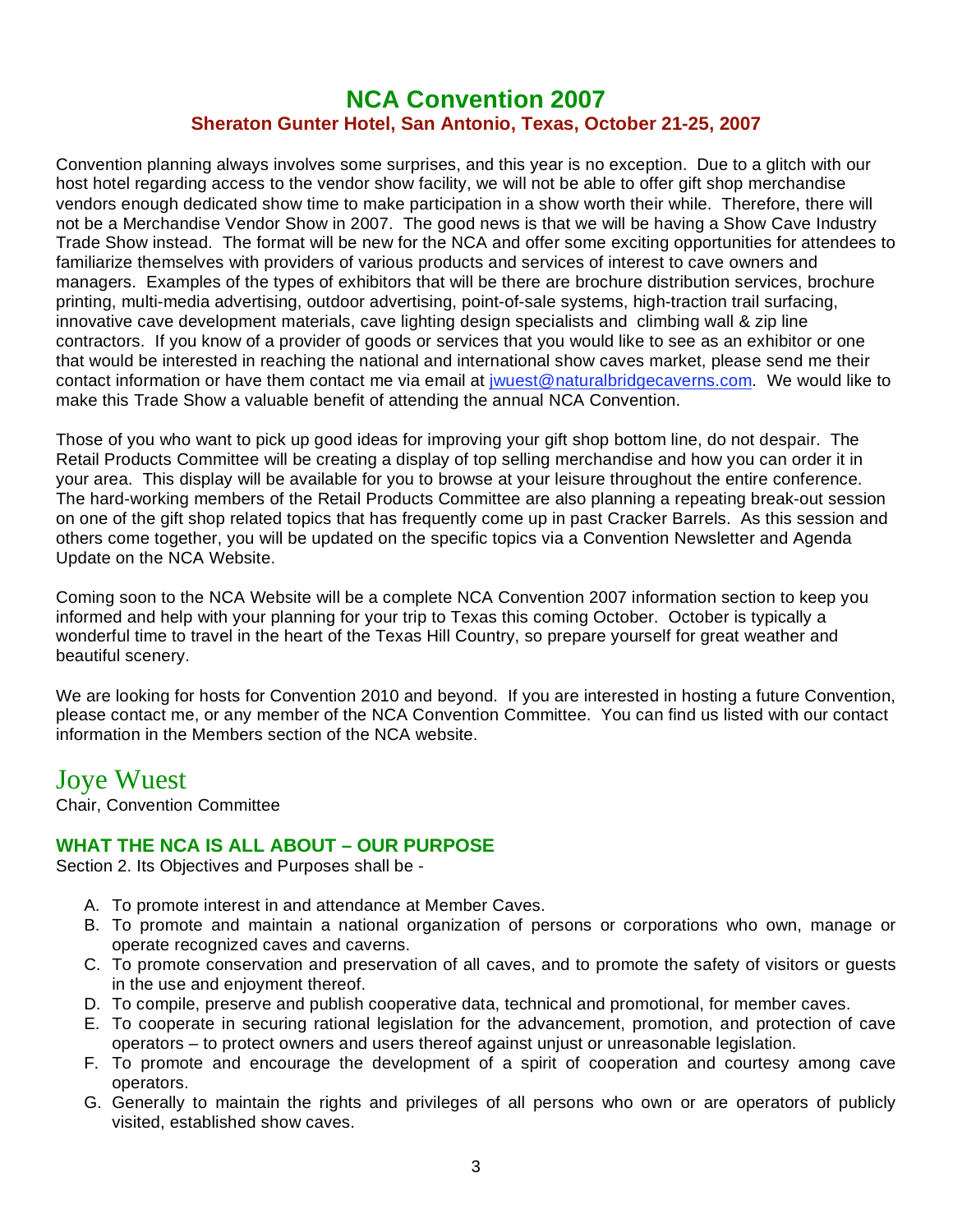#### **NEW PRODUCTS UPDATE**

There's a show on TV called "Criminal Minds". It's about these very smart FBI Agents called profilers. Profilers can describe the traits and significant features of criminals. They've done their research and are very successful in solving crimes.

There are ways to help gift shops be successful as well. Surveys and studies have been done to tell us why people buy the things they do. In the last newsletter, Denise gave a list of magazines and books that are easily accessible to show caves.

One thing I have found to improve my gift shop is to listen and learn from my peers in the NCA. At every convention, I always get new ideas and contacts. Sometimes I find out things I'm doing wrong. What's important is that in the future I can do a better job. For all my friends in the NCA, I say "THANK YOU" for putting up with me asking questions like "Where did you buy that?".

Attending gift trade shows is also important. You get to see new merchandise to keep your gift shop engaging and relevant. That's why a list of shows is given in the newsletter. Maybe sooner or later, there will be one close to your area or at a convenient time.

In January, Lester graciously drove me to Tucson to attend the Rock and Mineral Show (he deserves a medal). It had been at least ten years since we had attended. We shopped for four days and only saw three of the five sites. It has grown tremendously with over 400 mineral and fossil dealers from around the world. Registration was NOT required. They had free shuttles to all locations and free parking. Lodging needs to be reserved WELL in advance. We happily took home a truckload of rocks, minerals, and fossils, and we made several new contacts. It was expensive to go there; however, we combined business with a mini vacation.

The New Products Committee Members welcome your questions, suggestions, and comments.

Best Wishes for a successful and profitable second quarter.

# Judy Turilli

Chair, New Products Committee

#### **UPCOMING GIFT SHOWS**

| May 1-3, 2007    | <b>Atlanta Spring Show</b><br>Americas Mart (800) ATL-MART www.americasmart.com                                                                                            |
|------------------|----------------------------------------------------------------------------------------------------------------------------------------------------------------------------|
| May 9-11, 2007   | <b>West Coast Souvenir &amp; Gift Expo</b><br>Anaheim Convention Center, Anaheim, CA                                                                                       |
| June 1-5, 2007   | <b>Kansas City Gift Market</b><br>Gift Mart, Overland Park, KS (800) 950-MART www.kcgiftmart.com                                                                           |
| June 2-4, 2007   | <b>Gatlingburg Apparel &amp; Jewelry Market</b><br><b>Norton's Gatlingburg Gift &amp; Variety Show</b><br>Gatlingburg Convention Center (865) 436-6151 www.nortonshows.com |
| June 22-25, 2007 | <b>International New Age Trade Show West</b><br>Denver Merchandise Mart (800) 710-8859 www.inats.com                                                                       |
| June 23-25, 2007 | <b>Charlotte Gift Show</b><br>Charlotte Merchandise Mart (704) 377-5881 www.charlottegiftshow.com                                                                          |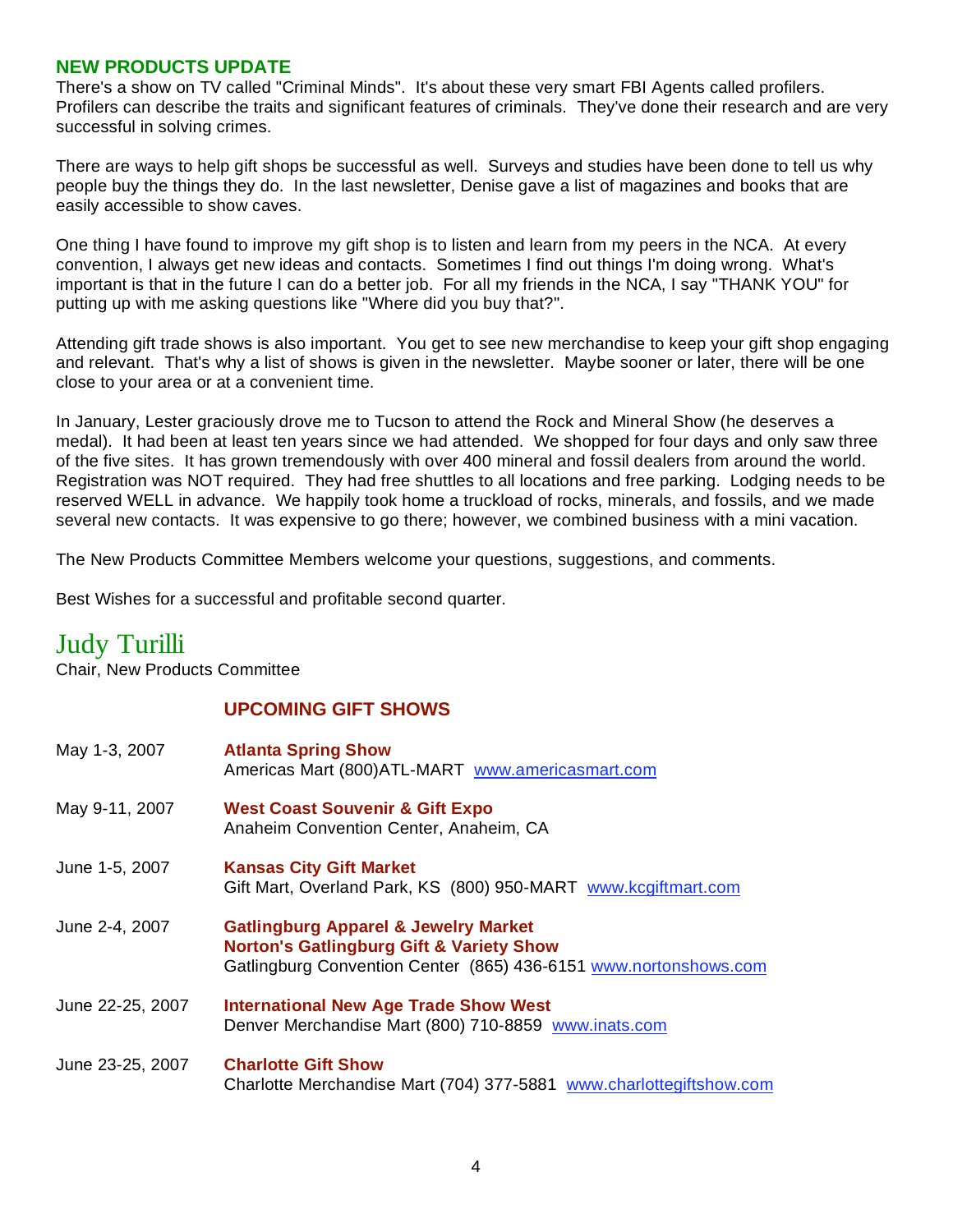#### **EVENTS**

NCA Vice president Steve Thompson and Diane Wilde were married in Sedona, AZ on February 4, 2007. They decided to take the plunge after the midwinter board meeting in Tucson. Doesn't everyone get married after a business meeting?!?! Congratulations and best wishes to Steve and Diane.

#### **FAX LINE REINSTATED**

During the board meeting at last fall's meeting, as a cost saving measure, the board decided to have the fax line disconnected. It was not very well used. In the six months it has been disabled, it has proved to be more of an inconvenience than previously thought. Therefore, the fax line has been reconnected. Fortunately, we were able to keep the same number of 270-749-2428.



#### **2007 DIRECTORIES**

The 2007 edition of our cavern directory is now available. If you need directories, please let the office know. They come packed 700 to a case and are available in any quantity. Let your CVB's and chamber offices know they are available for the asking.

#### **NEW VICE-CHAIR ON ELECTRONIC COMMUNICATIONS COMMITTEE**

Committee chair, Gary Berdeaux has requested the committee's vice-chair take over his duties for a while so that he may catch up a backlog of work at Diamond Caverns. Gary was off work due to recent back surgery and travel related to deaths in his family. Brandon Mathis was the committee vice-chair prior to becoming our webmaster. Travis Wuest has agreed to take on the vice-chair position (Thank you Travis!). Travis is hard at work with the committee and is off to a great start.

#### **ALPHA RADIATION UPDATE FROM STEVE THOMPSON, NCA VP**

At the Mid winter meeting President Wuest ask me to Chair the Alpha Radiation Committee. Thanks to John Sagendorf for his years of service as Chair and thanks to John for staying on board as Vice-Chair.

I am happy to report that the following caves have had their Alpha Radiation Compliance Monitoring Program certified: Cave of the Winds, DeSoto Caverns Park, Diamond Caverns, Fantastic Caverns, Lake Shasta Caverns, Mystic Caverns, Natural Bridge Caverns, Natural Stone Bridge & Caves, Ohio Caverns, Sequoyah Caverns, Squire Boone Caverns, War Eagle Cavern on Beaver Lake, Bluespring Caverns, Bristol Caverns, Lost River Cave and Cave of the Mounds.

Of those who have completed the certification process, members are telling us the process runs from 20 minutes to 90 minutes depending on the size of your attraction. If you need any help completing the certification process, your Regional Directors or I are available to assist you. Just a reminder, all caves must be certified to be in compliance with OSHA standards. Timely completion of your program is required by OSHA and greatly appreciated by the committee.

#### **NCA BUSINESS SURVERY – TRAVIS WUEST**

Work is ongoing to improve the NCA business survey. Several major changes are going to happen. In the past the survey has been sent out just prior to the convention, now we are targeting early May, results in June. It's our hopes to have all the data in by May and have published results before the convention. Another major change will be that only Caves who participate in the survey and respond will be shown the results. As before participants will remain anonymous. Results will be reported by Cave attendance category and as a whole. This will allow operations of like sizes to better compare themselves to others. We are trying to make it less complicated, better define terms, and make the survey as easy to complete as possible. We also hope to produce the survey online, allowing members to submit results with the click of a button after filling in the necessary info. We feel this survey has the potential to be a very valuable tool for all member caves. It will allow participants to bench mark themselves against industry averages, see highs and lows, and hopefully show you ways to improve your bottom line.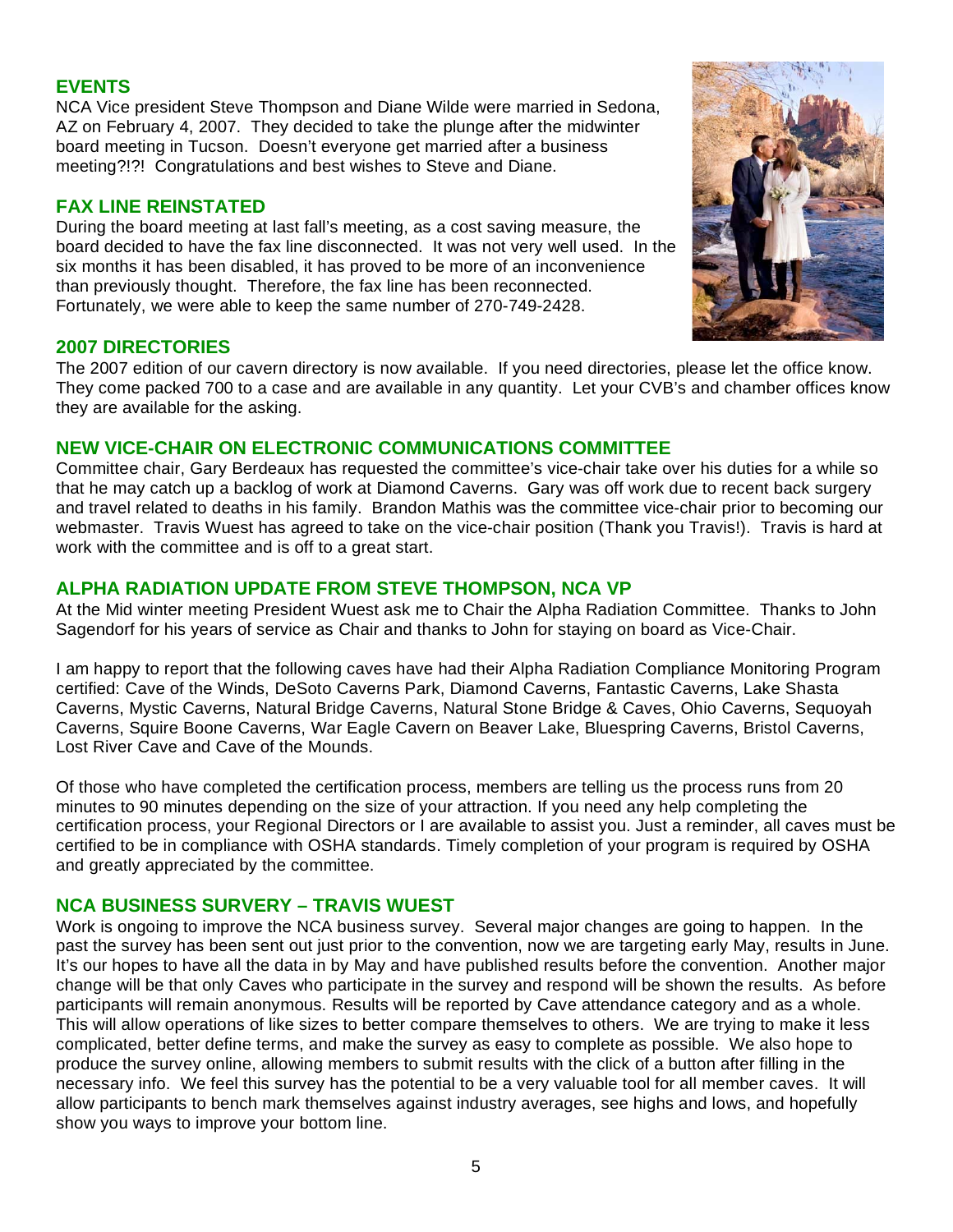#### **NEW ADVERTISING**  *"Look up in the sky! It's a bird, it's a plane………." "No, it's Ohio Caverns!"*

These lines may soon be heard all across Ohio and surrounding states as Ohio Caverns literally launches a new advertising campaign. A unique hot air balloon is being constructed by Lindstrand Balloons, USA in Illinois. Completion is scheduled for June of this year. The 105,000 cubic foot balloon will stand over 80 feet tall by 60 feet wide. The balloon will replicate the familiar yellow and red cavern logo.

The pilot in command will be Tim Grissom, manager of Ohio Caverns. Tim is currently completing his pilot training and will be certified by this summer. "Our plan is to reach new audiences as well as remind those whom have visited us before," Tim said. "Ballooning is similar to show caves; both are wholesome family fun led by a group of energetic, fun individuals."



The balloon is scheduled to make its inaugural appearance at the Champaign County (Ohio) Balloon Festival followed by several appearances this summer throughout Ohio, Northeastern Indiana, and Southern Michigan. Flights as well as static tethered displays are planned either at or in close proximity to major events.

With the word 'OHIO' being 14 feet tall, readability of the logo should be close to one mile. Eric Evans, owner of Ohio Caverns added, "How many attractions have thousands of people stop and take photos and videos of their billboards? We expect this to be the norm with our balloon." Readers of *Cave Talk* are promised more details about this program throughout the campaign.

#### **TEXAS CAVERN PROTECTION ACT**

Texans have teamed together to amend their Cavern Protection Act. The Act has been in place since 1979 when Cave owners teamed together and worked with their legislators to draft the original bill and made it a law. The need for amendments became apparent after the senseless damage and theft of the Caverns of Sonora's famous butterfly formation and the need to strengthen the penalty for such a violation (currently a Class A misdemeanor, amended to a state jail felony 1<sup>st</sup> offence). The amendment bill was filed in the Senate by Senator Wentworth (Natural Bridge Caverns district) and a "mirror" bill in the House by Representative Hilderbran (Caverns of Sonora's district). The Texas Cave owners are working hard with their legislators, District and County Attorneys to drum up support. The Texas Travel Industry Association has pitched in its support as well. A special thanks to Comal County District Attorney Dib Waldrip who advised, drafted the amendment and spent several days at the Texas Capital lobbying on behalf of the Caves. The bills would not have been filed without his help. Let's just say the Waldrip family is always welcome at one of our Texas show caves!

Joye Wuest states, "Working to get these bills filed reminds us how important it is for our elected officials, legislators and their staff to know who we are. If it were not for previously established relationships both in the Senate and House, these amendments would not have been sponsored and filed by the deadline."

Go to www.capitol.state.tx.us/BillLookup/History.aspx?LegSess=80R&Bill=SB1524 to see information about the Bills and to keep track of their progress through the legislative process. To download a copy of the Bills follow the link, click on Text and then select which format you would like to view the bill in. If you would like to know more about what the Texans are doing you can contact Ed Mayfield at edmayfield@mac.com or Brad Wuest at bwuest@naturalbridgecaverns.com.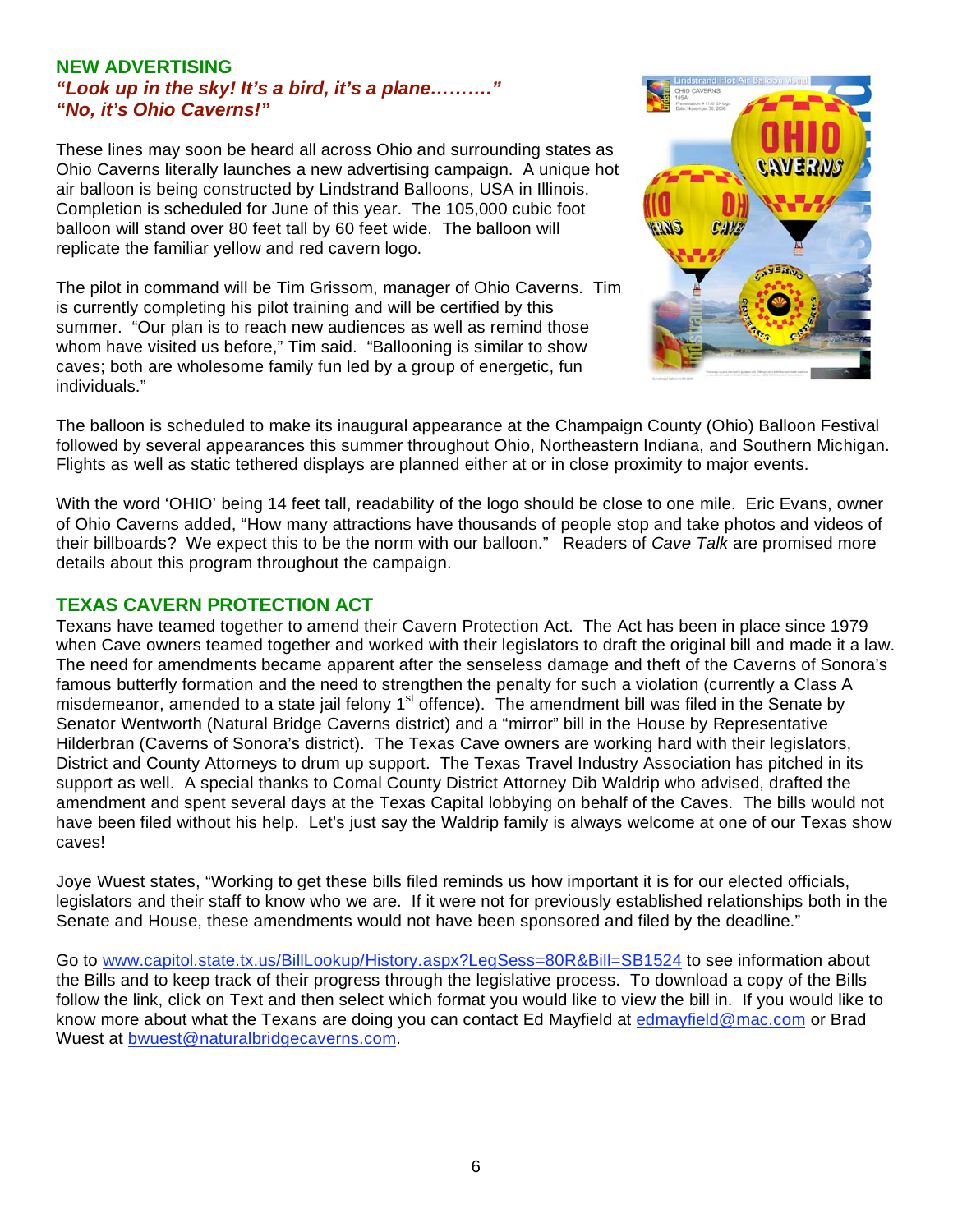In addition to the Cavern Protection Act there are many bills filed this legislative session in Texas which could have a significant impact on show cave businesses. This fact is not exclusive to Texas so all NCA members are advised to keep track of legislation in their respective states.

## **"Don't Mess with Texas"**

Texans operate on more than a Wing and a Prayer about Cave Protection Laws

The subject of Cave Protection is one that each and every state's Caves should examine to make sure laws exist and are adequate to protect and prevent vandalism to our cave systems. Texan's are doing just that. Read on to see how the slogan "Don't Mess with Texas" applies to Texas Caves…

The House Bill to amend the Texas Cavern Protection Act was referred to the Cultural, Historical & Tourism Committee and placed on their April 3<sup>rd</sup> agenda for public testimony. Testifiers from every NCA Texas cave showed up at the state capital in support of their bill! The committee meeting was scheduled to begin at 2pm but due to hot issues on the House floor did not begin until 8pm! And of course the Cavern Protection Bill ended up last on the agenda. Tom Summers (Cave w/out a Name), Seco Mayfield (Sonora), Travis & Brad Wuest (Natural Bridge) and Dib Waldrip (Comal Co. DA) all testified. Written support from Lance Clawson (Inner Space), Shawn & Michelle Devaney (Longhorn) was read into the public record by the



committee chair. There was no opposition to the bill. Committee Chairman Hilderbran (who filed the bill) spoke very highly of the need to preserve and protect caves. The committee meeting adjourned about 10pm. The bill was voted out of committee favorably on April 10<sup>th</sup> and placed on the local & consent calendar (basically meaning it is uncontested and highly supported) and will soon go to the House floor for a vote. April 12<sup>th</sup> was another successful day at the Capital! The Senates Cavern Protection bill (identical to the House bill called a "companion") was assigned to the Senates Natural Resources Committee. The meeting scheduled for 1 pm started late at 4:30 pm. Senator Wentworth (who filed the bill) was there to introduce his bill and speak on its importance. This was great because he has a lot of seniority and basically told the committee he was in a hurry so they moved our bill up on their very long agenda! Dib, Seco and Brad testified. Seco presented a letter to the committee from the Department of Interior endorsing the bill in support of Texas National Natural Landmark caves. Ed Mayfield (Sonora) was also there and, when asked if he also wanted to testify, told the committee that his Dad said all that needed to be said! The committee agreed since the bill was uncontested and appreciated Ed's humor! His support was documented for the record as well as the support of the Texas Travel Industry Association. The bill is anticipated to be voted out of committee very soon.

Now it's a race to see which bill, SB or HB, is voted off its respective floor first. It doesn't really matter which because Texas Caves win both ways!

To see if your state has Cave Protection laws and what they are go to: http://www.scci.org/preserves/law/statecavelaws.html

By: Michelle Devaney, NCA Region 8 Director & Brad Wuest, NCA President

## **ARRIVALS**

Welcome, Meagan Catherine Thompson, daughter of Region Four director David Thompson and girlfriend, Lindsey. Meagan joined us the evening of March 19, weighing in at 7#. Vice-president Steve Thompson is now a doting grandfather. No doubt the poor baby will have her first pair of coveralls and boots before she's a year old! Congratulations to David and Lindsey!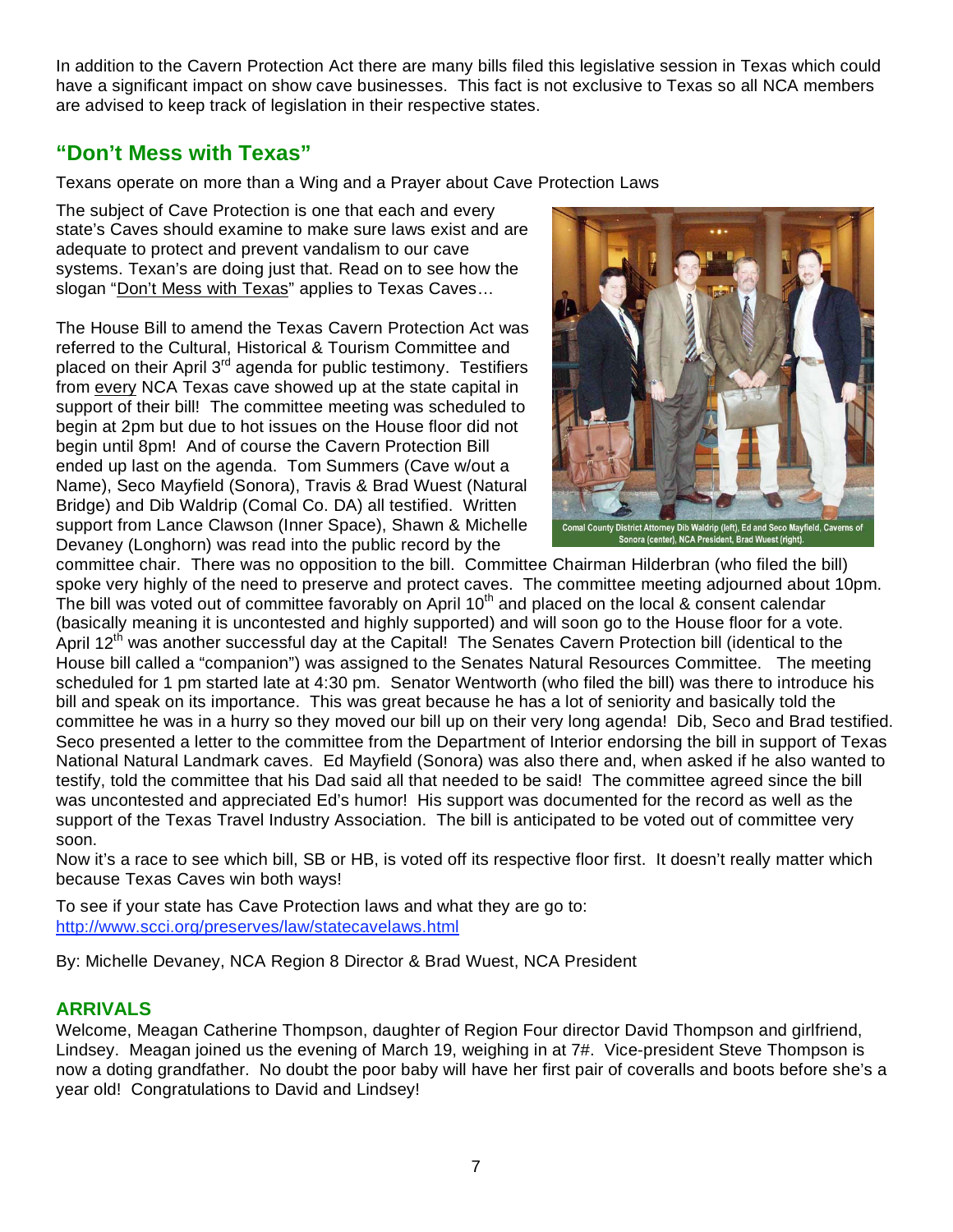#### **OAAA NEWS**

The Outdoor Advertising Association of America is hosting their National Convention and Trade Show in San Diego on May 6-8, 2007. Call 202-833-5566 for information or go to www.oaaa.org and register.

#### **GUEST SURVEY INFO**

Travis Wuest, Natural Bridge Caverns TX, reports that according to NBC's guest survey, visitors say that having visited another cavern was a strong influence on their decision to visit Natural Bridge. This was within the top five reasons. Yet another way we can all help each other – if visitors have good experiences at one cave, it seems they are more likely to visit another when the opportunity presents itself.

#### **HOWE CAVERNS UPDATE**

When John Sagendorf was in KY for the ACCA board meeting at the end of March, I took the opportunity to get an update on the Howe Caverns situation. As you all know, John announced at our convention last fall that he and his wife Susan have been working to purchase Howe Caverns for about 3 years. As a corporation, they have over 200 stockholders. John said Howe has experienced challenges under its current ownership



structure and business model. There are obstacles to progress and rapid changes in order to enhance the overall business and gear it to the needs and wants of today's travelers. They believed that the only way to change the structure and business model was to take the business private.

The Board of Directors (and John is both a director and officer) had worked hard to ensure fairness for the stockholders and for the business. In that regard, it was necessary for the board to solicit other proposals. After narrowing down proposals to two, the Sagendorf's and one other, the board decided to recommend the other proposal (Wight-Galasso) to the shareholders. For a copy of the press release click: http://members.cavern.com/go/pdf-howe-03-07 The other partner in the venture of Wight-Galasso is the President and principal owner of Cobleskill Stone Products, a local quarry operator who currently operates two existing limestone quarries in this county and has recently purchased the quarry which borders the Howe Caverns property. The quarry owner as a potential buyer has created some concern for the protection of the cave among stockholders, the community and the caving community.

John mentioned that the two reasons the Board decided to recommend the Wight-Galasso proposal were: While prices were essentially equal, 1) the Wight-Galasso offer is based on immediately available cash where John & Susan's is based on financing, and 2) the other proposal offers significant immediate investment in the business (which it needs) whereas John & Susan's offer is very tight financially and cannot dedicate as much to immediate investment. Therefore the Board's decision is that the other proposal offers the best advantage to the stockholders and to the immediate needs of the business. John said he cannot disagree although they are certainly most disappointed.

The Sagendorf family has been attached to Howe for 205 years since the property was first deeded in 1802. John's grandfather sold land to the new company in 1927 so the cave could be conditioned for public viewing. John said his grandfather and great uncle raised most of the money to fund the corporation and development and both served as original directors and officers of the company. Since the formation of the company, there has always been a Sagendorf serving as a director with John proudly carrying on that tradition.

John stated that if the shareholders vote to accept the merger proposal (and ONLY the shareholders can make that final decision), then from what he knows of the plans, new owners will make the necessary investment to greatly improve this business.

A special meeting of the Howe Caverns shareholders will be held April 19<sup>th</sup> where the shareholders decision will be announced. John will be retiring on April 19<sup>th</sup>. John assures us he is going to remain involved in many of the organizations he is currently in, including NCA. However, Susan's fifteen-year-old "honey-do" list may affect that! John will be very industrious on that list so Susan will not have to worry about having him underfoot all the time! We know you all join us in wishing the Sagendorfs' the best.

Howe Cavers is an icon in the show cave industry, and a founder in the NCA. We also wish the best for Howe Caverns and their continued involvement in the NCA.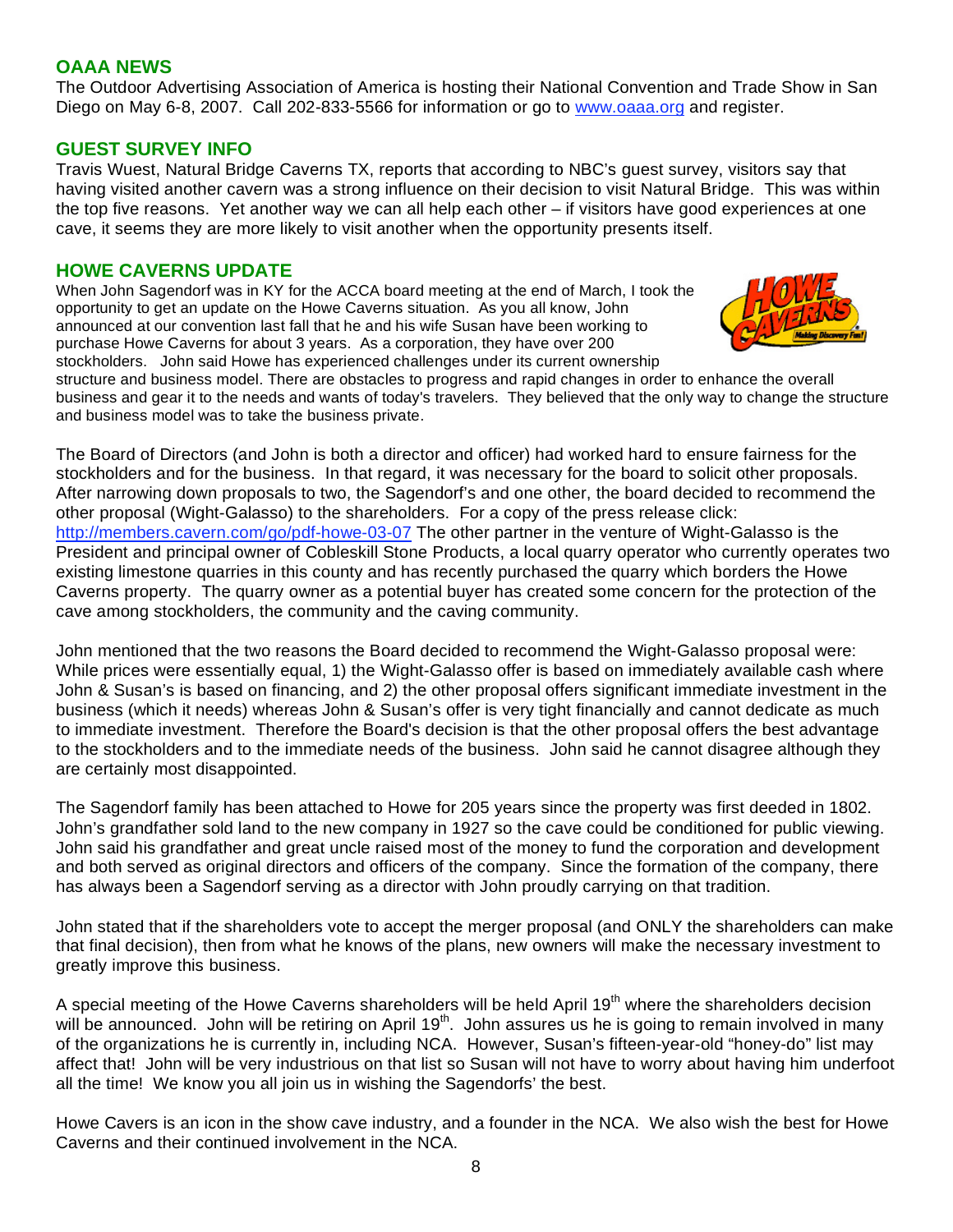## **TREASURER'S REPORT**

#### *Members,*

As busy seasons approach and before everyone's time and energy are spent attending to business and customer needs, I'd like to open dialogue concerning the topic of membership dues. The current dues amounts have been in effect for 5 years and the dues categories (A, B & C) for much longer. Although the current dues structure allowed leadership to maintain member benefits by keeping routine expenditures to a minimum, it did not prevent the necessity of using a large portion of the cash reserve to help fund the Alpha Radiation Program. The reality of the situation is that the cost of doing business, hosting conventions and running the organization has increased. This is due in part to inflation, but there is also the added cost of new benefits to members, like the new website and the initial certification of each member's Alpha Radiation Management Plan. It was the Boards decision in Bermuda to fund this significant benefit for members out of reserve funds. The cash reserve needs to be restored and the organization needs to be able to keep pace with inflation while improving the benefits for all the members.

In Bermuda, the Board of Directors charged the Executive Committee and Finance Committee with the task of developing a new dues structure. Over the winter these committees worked on, and developed a structure that would, in our opinion, be fair to all categories of membership. New categories were created to better balance the financial impact on individual Caves. The proposed dues will have minimal impact on smaller **A** and **B** operations and place a heavier financial commitment on larger operations. Under the proposed dues structure, the annual dues payment would also cover the member's web link fee (currently billed separately) and Alpha Radiation Plan re-certification fees (our plans must be re-certified in 3 years, then every 5 years). It should be noted that Photo Participation will not be included and would continue as an additional billing. When the Executive Committee presented the proposed dues structure at the mid-winter meeting in Tucson, it received unanimous support from the Board of Directors. The Board is recommending the proposed dues structure to membership for consideration and approval at our annual Convention in San Antonio Texas, October 2007. For clarification I've attached both current dues and proposed dues in the charts below:

| <b>Category</b>      | <b>Current Dues</b> | <b>Members</b> |
|----------------------|---------------------|----------------|
| $A = 0 - 40,000$     | \$350.00            | 42             |
| $B$ 40,001 - 100,000 | \$600.00            | 22             |
| C Over 100,000       | \$700.00            | 16             |
| <b>Affiliate</b>     | \$300.00            | ◢              |

#### **Current Dues**

#### **Proposed Dues**

| <b>Category</b>       | <b>Proposed Dues</b> | <b>Estimated Members</b> |
|-----------------------|----------------------|--------------------------|
| $A$ 0 - 40,000        | \$400.00             | 42                       |
| $B$ 40,001 - 70,000   | \$700.00             | 15                       |
| $B+ 70,001 - 100,000$ | \$900.00             |                          |
| $C$ 100,001 - 200,000 | \$1200.00            | $12 \,$                  |
| C+ above 200,000      | \$2000.00            | 4                        |
| <b>Affiliate</b>      | \$300.00             | Δ                        |

In these economic times, the Executive Committee and Board certainly understand the financial burdens placed on individual Caves. However, it's our desire to provide legitimate value to your membership and to provide you with the necessary resources to support your business. Please contact your Regional Director or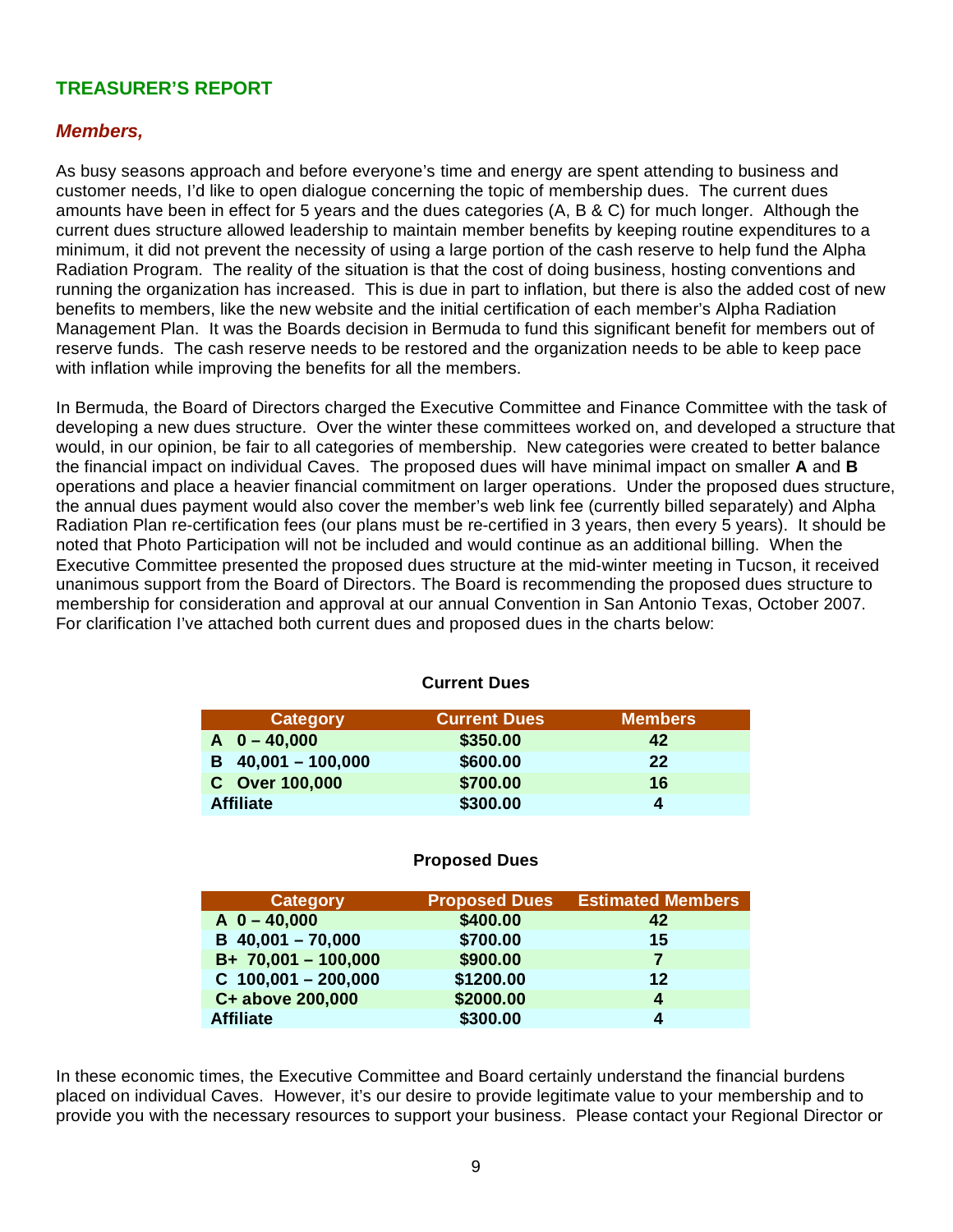Executive Committee with input and suggestions. Every attempt will be made to communicate information on this issue through *CaveTalk* and your regional directors between now and Convention.

Thank-you, Eric Evans Sec/Treasurer NCA

### **ISCA MOBILIZES**

Following the 5<sup>th</sup> Congress of the International Show Caves Association, much of the activity of the association has been behind the scenes.

In January 2007 President David Summers traveled with NCA President Brad Wuest to Puerto Rico to visit Rio Camuy with the objective of encouraging them to join ISCA and NCA. (See separate report in this issue of Cave Talk).

The second meeting of the Board of Director's is scheduled to be held on 31<sup>st</sup> May 2007 at ISCA headquarters in Genga, Italy. From all reports this should be a very well attended meeting with only the South African Director sending his regrets so far.

Much work has been done in creating membership application packages and President David Summers warns that a number of NCA members will be receiving these Membership Application Packs.

ISCA is now scouring the world for potential members. The goal being to bring all of the world's show caves under one umbrella. John Sagendorf passed a news article about the opening of the Al Hoota Cave in Oman on to David. This has enabled a communication to be sent to Oman. If any NCA members come across news about an international show cave they are encouraged to pass it on to President David (dsummers@bcec.bm).

A Regional Meeting of ISCA will be held in Sweden in August 2007 in conjunction with the Baltic Speleological Congress 2007. This will be held in Visby, Gotland, Sweden  $13^{th} - 15^{th}$  August 2007. Any members of the NCA who may be interested in attending this meeting should contact Brad Wuest or David Summers.

#### **RUBY FALLS WELCOMES NEW PRESIDENT**

During a recent vacation trip to Florida, Gordon and Judy Smith paid a visit to Movita Steiner. Movita invited the Smiths to stay for a reception at Ruby Falls for their new President, Hugh Marrow, Jr. on March 8th. Hugh is looking forward to meeting other NCA members at this years' Convention in Texas.

#### **LOSSES**

We are saddened to inform you of the deaths of three of our members. Skip Duggan, Perry's Cave OH, died January 18. Even though they were just about brand-new members of NCA, Skip, his



family and their staff hosted one of the more memorable conventions we have ever had. He had been ill for several months and while saddened by his loss, we are relieved for the family that he is no longer suffering.

Jack Steiner Sr., Ruby Falls TN, died on February 13. Jack was a giant in every sense of the word in our industry and organization. Up until his health became an issue, he was still leading the charge as our representative in Outdoor Advertising. He leaves shoes too large to fill.

Joe Maierhauser, Colossal Cave AZ, passed away March 7. He had operated Colossal Cave since 1956 and took the park from 495 acres to over 2,000. Parks were his passion.

Virgil "Sonny" Berdeaux, Jr., Endless Caverns, VA passed away on March 28<sup>th</sup>. Sonny reopened Endless Caverns after being closed for over 9 years. During the 9-year closure, Endless had lapsed into a state of great disrepair. Sonny and family spent one and a half years restoring the property for operation. Few realize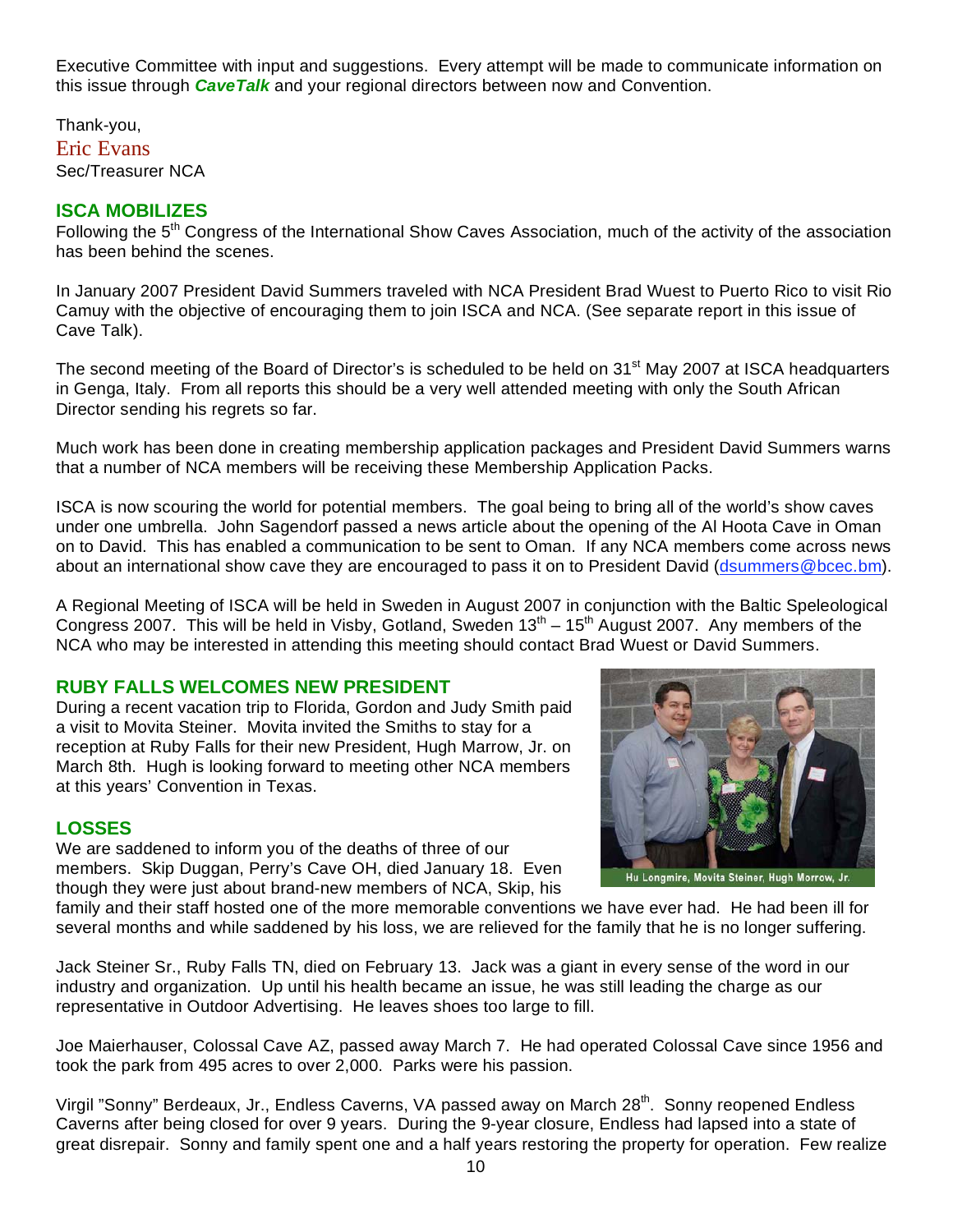the monumental amount of repairs and improvements the Berdeaux family made to the caverns. Endless Caverns sold one year ago to the Silver Group.

*Our most sincere condolences to all of the families.*

## **PRESIDENT BRAD GOES SOUTH WITH SUCCESS**

On 14<sup>th</sup> January 2007 President Brad accompanied ISCA President David Summers on a visit to the Caverns of Rio Camuy in Puerto Rico. The purpose of the two Presidents making this trip was to visit and have a good look at the Caverns of Rio Camuy and in the case of President Brad to bring them back into the fold of the NCA and in the case of President David to have them join ISCA.

The reports of our intrepid pair of Presidents are sketchy, but we do believe that they were both successful in avoiding that deadly tropical menace, the pina colada!

Our pair received wonderful assistance from Efrain Mercado, one of the eight Adjunct Secretaries of the International Union of Speleology (UIS) in the world, and Abel Vale, an extremely well known personality in the international caving world.

With the help of Efrain and Abel, Brad and David had a great meeting with Angel López, the coordinator of Parques de las Cavernas del Rio Camuy and his assistant Elizabeth Rivera on 15<sup>th</sup> January 2007, followed by a tour of the cavern. All reports led to a feeling that this was a highly successful visit.



The following day our pair donned jackets and ties and headed for San Juan where they had the privilege of meeting with the Executive Director of the National Parks of Puerto Rico, Ramón L. Nieves Vázque, and Director Olga Magaly Rodriguez. This meeting was also highly successful and ended with the Executive Director confirming that Puerto Rico would join both organizations.

Many members of the NCA will remember that the Caverns of Rio Camuy was previously a member, but faded away in the mid 1990's. Jeanee Gurney was particularly enthused as she recalled the NCA Convention held in Puerto Rico soon after she and Russ completed the development of Rio Camuy. A number of other NCA members were also involved in the development of this cave.

Having a NCA President hit the road and visit a former member is possibly a precedent. One where the NCA reaches out to potential members and goes knocking on their doors. We are all looking forward to the Caverns of Rio Camuy rejoining the NCA and we are all looking forward to welcoming them to San Antonio in October.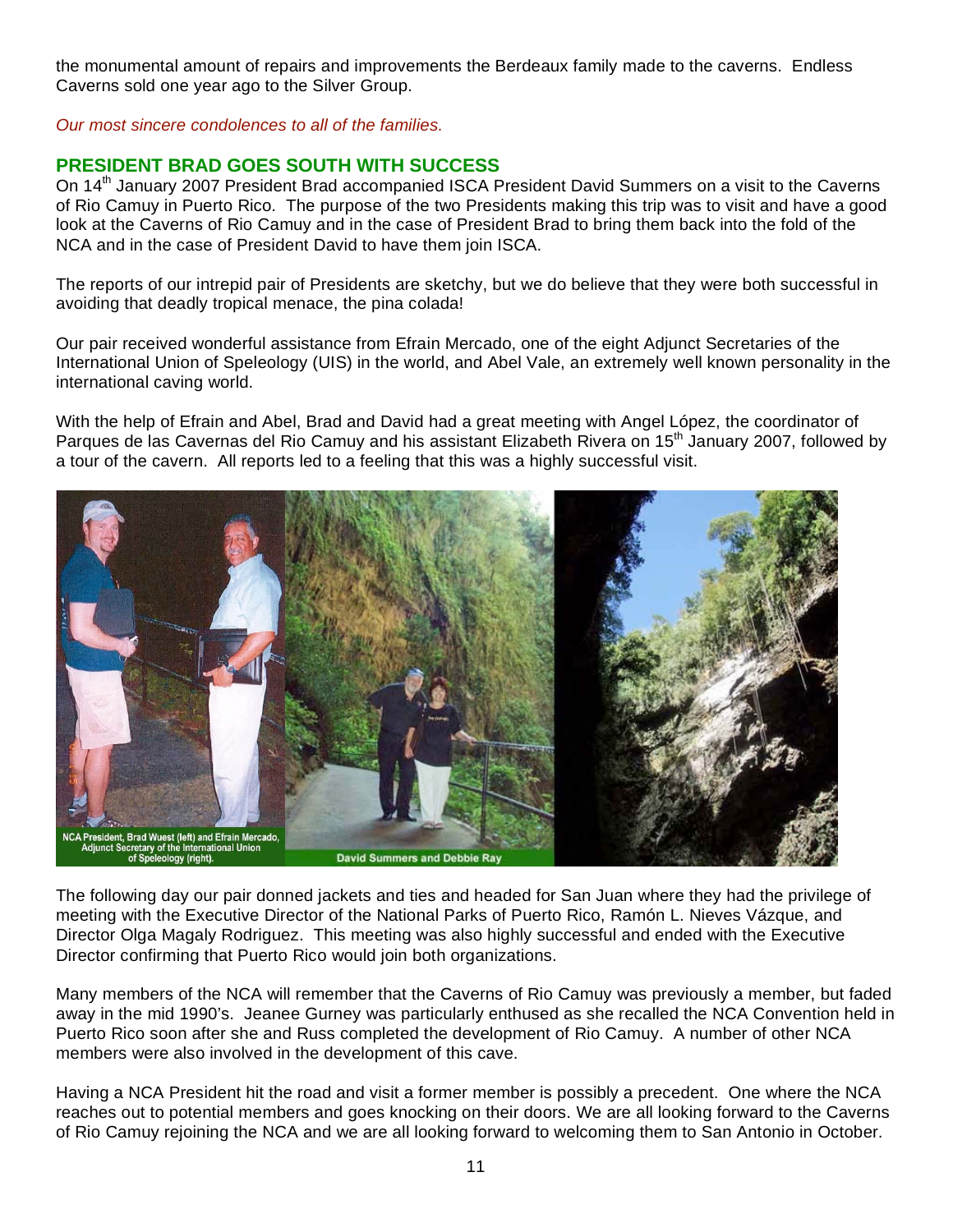In addition to being President of the NCA, Brad was also elected one of the Directors of ISCA at their Congress in Bermuda in 2006. Brad has been given the task of heading up the ISCA recruitment drive in North and South America, simply a huge area.

To help Brad in this task, Steve Fairchild has responded to ISCA President David Summers' request and Steve will be helping Brad cover this impressive area of the globe. Steve unfortunately could not make the visit to Rio Camuy.

## **NATIONAL UNDERGROUND JEWELS**

#### By Heather Germaine Regional National Natural Landmarks Coordinator March 2007

There are many outstanding caves within our country's National Parks; however it is less widely known that the National Park Service (NPS) also works with public and private landowners to encourage protection of caves, and other outstanding natural resources through the National Natural Landmarks (NNL) Program. The NNL Program was established in 1962 to identify, recognize and encourage the preservation of sites containing the best remaining examples of the biological and geological features that illustrate our Nation's natural history. Potential sites go through a rigorous evaluation process, including a comparative analysis done by qualified scientists. If a site is determined to be nationally significant, it may be recommended to the Secretary of the Interior for designation as a NNL.

Landmark designation is not a land withdrawal, it does not change the ownership of the site, and does not dictate use or activity. It is a way to provide recognition to the site, highlighting the presence and importance of significant natural resources. This designation creates a partnership between the landowner and the National Park Service, where upon request, the NPS can assist in the landowner's voluntary efforts to preserve the significant resources.

There are currently 581 NNL sites across the United States and four American Territories. Of these sites, 48 are designated because of their significant cave resources or features related to karst topography. These sites are under a variety of landownership including Federal, State, local and private. NNL designation does not require public access; however, many of the cave sites offer public tours and others may offer scheduled trips into the cave either through a local caving grotto or coordination with the land manager.



Bladed helictites at Caverns of Sonora NNL, TX—NPS Photo

Similar to above-ground natural systems, there is great importance for the preservation of these underground worlds and the resources they contain. Caves tell biological stories of a wide variety of highly adapted organisms, geological stories of their formation, paleontological stories of extinct fauna, and archeological stories of past civilizations and land use. Portions of these stories are represented through the significant features contained within NNL caves.

Stalactites, stalagmites, soda straws, and cave bacon are the cave features familiar to most, and are what provide such beauty and uniqueness to these underground worlds. There are many gloriously decorated caves across the country, and several NNL cave sites are significant for their unusual dripstone features, including the unique "fried egg" speleothems at Natural Bridge Caverns, TX, and the gravity-defying, nearly translucent helictites at Caverns of

Sonora, TX. In addition to calcite, aragonite, another mineral found in caves, is nicely illustrated as clusters of intricate needles at the Lost Sea (Craighead Caverns) in Tennessee.